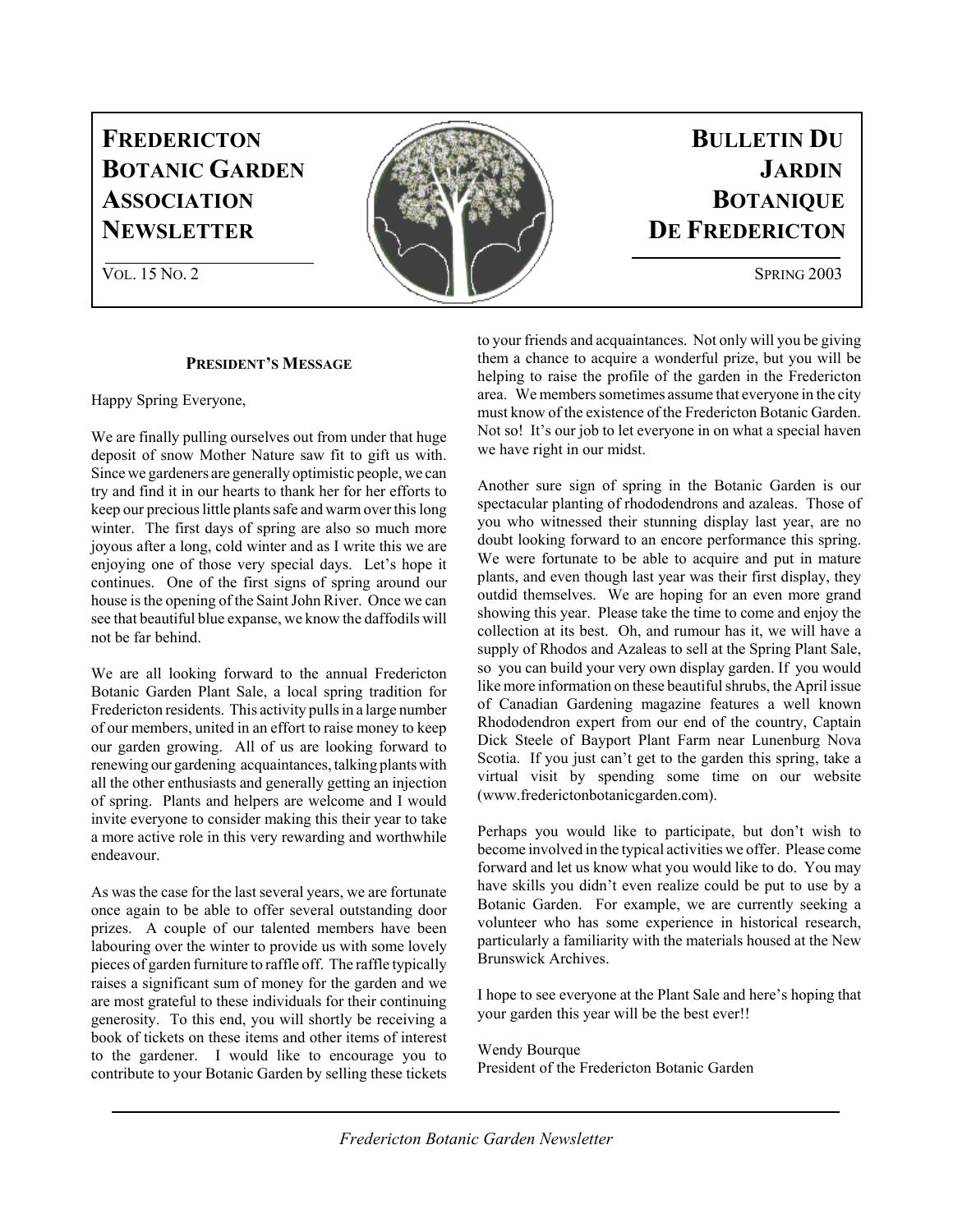# **MEMBERSHIP UPDATE**

Lucy Dyer Membership Committee

For the first time, we have recorded over 300 memberships on our list. This is good news! However, this list does include a few members whose renewals are overdue - and if you have not renewed during the past year, we encourage you to send in your renewal now. Renewals and gift memberships are welcomed at any time!

 Some not-so-welcome news: The price of memberships in the FBGA had remained constant for many years, but our costs had increased (stamps, stationery, etc.). At the Annual General Meeting in February, the membership fees were raised. They are still a bargain - the benefits of the 10% discount at many local garden centres will pay for most or all of the cost of membership for most serious gardeners.

The new fees (which we hope will remain in effect for many years) for one year are: Senior/Student \$15, Individual: \$20, Family: \$35.

Because of the change in fees, we have changed the membership brochure insert and the gift membership form.

# **15TH ANNUAL PLANT SALE IS COMING UP**

Bill Seabrook Plant Sale and Raffle Committee

Sunday May  $25<sup>th</sup>$  the day of our  $15<sup>th</sup>$  annual plant sale is coming up. Last years sale was the most successful to date. Planning is well underway and we hope that this year will be the biggest and best sale so far. Please start thinking about the thinings from your perennial beds..**we need them.** If you need help with this chore we have a crew who will be glad to assist you.

We will be receiving plants at the greenhouse behind the resource building commencing the first week of May. This is the same date as last year and about two weeks earlier than usual. Please consider getting your plants in early this year so that they can be potted up and looking their very

best by May  $25<sup>th</sup>$ . We also hope to have all of the plants labled and priced prior to moving them to the market. This will cut down substantially on the effort required when we arrive at the market.

The feature plants at this year's sale will be Rhododendrons & Azaleas, Butterfly plants and Daisies and Woodland plants. This year we will have a selection of 250 Rhodies and Azaleas encompassing 15 different varieties. Among them will be the Finish hybrid Hellikki which is flower bud hardy to  $-40^{\circ}$ C. It would have survived even this winter in an exposed site. These Rhododendrons and Azaleas are varieties which are not availble at your local garden centres. In addition to our feature plants we will be having a super selection of Herbs, we hope to have over 1000 pots of herbs

Please volunteer to assist in this venture. Being a plant sale volunteer is great fun. Most of our workers are repeat volunteers. We need volunteers to help set up the market and to work the day of the sale at the market. We also need volunteers to sell raffle tickets at the market on Saturday mornings commencing May 3rd. This is the Garden's biggest moneymaker. We desperately need these unrestricted funds! Please volunteer for one or more of these sessions, we need your help and it will be appreciated .

If you can assist us with the plant sale, or if you would like further information please contact Bill Hall (455-7935) or Bill Seabrook (459-7862)

# **PLANT SALE VOLUNTEERS ENTERED IN DRAW**

Again this year plant sale volunteers will be entered in a for a draw for a beautiful Adirondack chair similar to the ones being offered as a prize in our annual raffle.

Volunteers will be given a ballot to fill in for each session that the person works in support of our annual plant sale / raffle. Ballots will be offered for assisting with the potting up, helping to prepare the market, assisting on sale day, selling tickets on Saturday mornings at the market and any of the other numerous tasks associate with the sale.

 The more sessions that you work the more ballots you will have in the draw. The more ballots you have in the draw the better your chance of winning. So join with your fellow members and lets push this years sale over the top. It's great fellowship and fun; not to mention the Saturday night Pizza Party.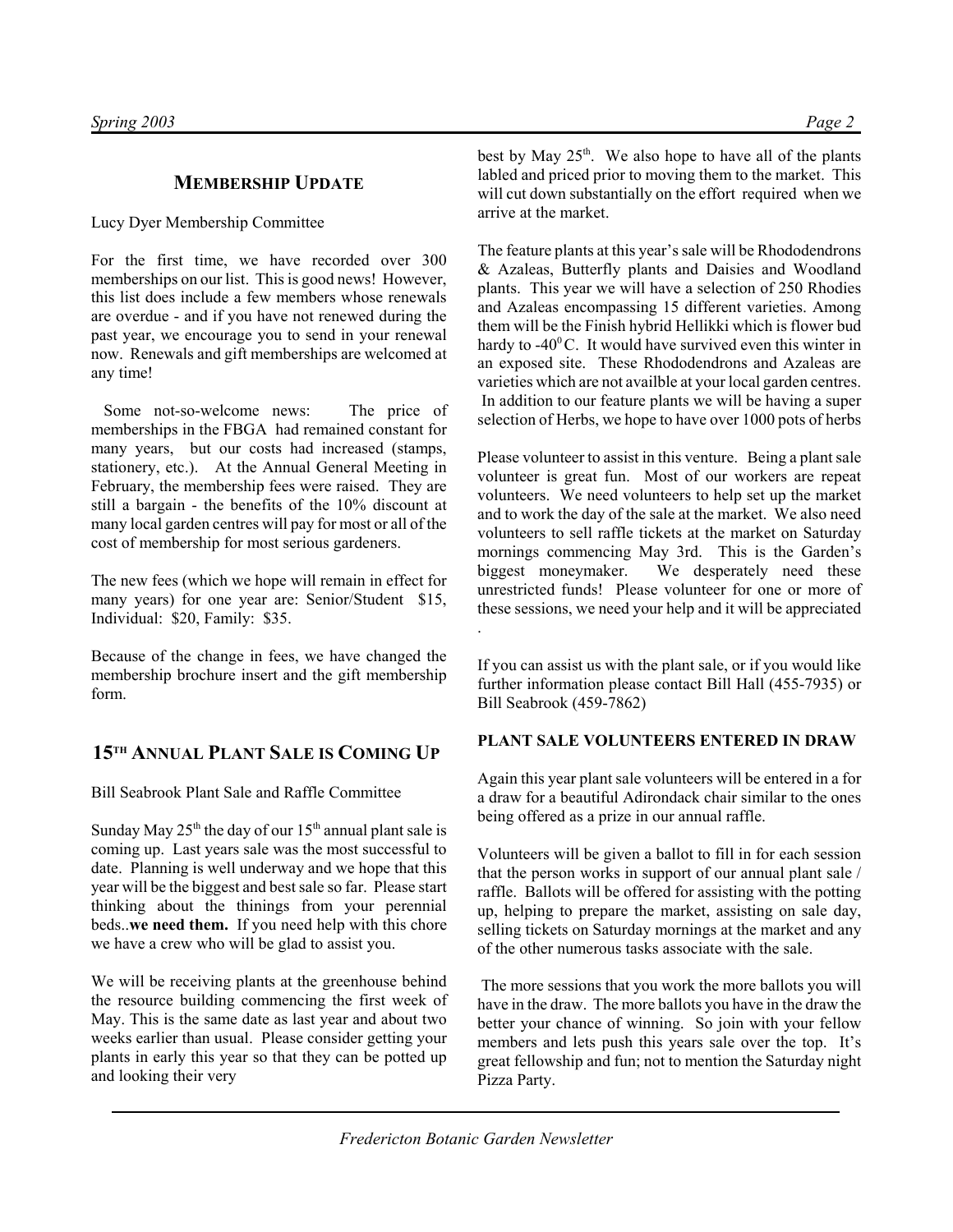wonderful plants.

### **BUTTERFLY PLANTS**

Butterflies visit flowers to sip nectar from the nectaries that are often deep within the flower tube or corolla. To access these nectaries, butterflies have evolved long, sucking mouthparts that pierce the nectaries and sip the nectar. Flowers that attract butterflies frequently have a lovely scent and bright colours - often orange or red.

The Spring Plant Sale is featuring perennial plants that attract butterflies, and volunteers will have further resource material to guide your choice of plants. Many plant of the Compositeae family, the daisies, asters, etc., which are made up of many tiny flowers in a compact head, are attractive to butterflies. Monarda or Beebalm are frequently visited by butterflies and hummingbirds. Many butterfly plants thrive in full sun.

As they visit the flowers in your garden, the butterflies are unwittingly transferring the pollen that has stuck to their legs to other flowers, thereby cross-pollinating the flowers. Most of the plants that are pollinated by butterflies have to be cross-pollinated and cannot be self-pollinated. This need to be cross-pollinated is controlled by the genes which specifically code for pollen/flower compatibility. So the butterflies are doing us a great favour if we want to collect and save seed for next year's Seedy Saturday! If you want to have beautiful butterflies in your garden this summer take advantage of our great selection at this years Fredericton Botanic Garden Plant Sale.

# **WOODLAND PLANTS**

This year for the Annual Plant Sale the FBGA is bringing in a number of plants your woodland gardening needs. Not to be confused with shade tolerant plants, though many certainly are, woodlanders fill a specific niche in the woodland environment. Many bloom early in the season, often before the trees leaf out and provide that first welcoming colour in spring. Though often subtle individually, many of the plants being brought in will eventually create larger clumps or groups along the forest floor. The following descriptions will hopefully wet your appetite for these **Trillium:** Three species of Trillium are being brought in. Many will be familiar with T.erectum, the Purple Trillium found throughout much of New Brunswick. T. grandiflorum, the Showy Trillium is the official wildflower of Ontario. Large white flowers that fade to pink make a beautiful sight in the woods. Lastly, something a little different, T. luteum, the Yellow WakeRobin. The Yellow Trillium is probably a little less hardy than the above species but should survive in a woodland situation with a good cover of leaf mulch. Originates from Kentucky, Virginia, Tennessee, Carolinas, Alabama and Georgia. The Yellow Trillium is a double duty plant as the foliage has a mottled variegation that is quite attractive.

**Kirengeshoma palmata:** A Japanese native, the Kirengeshoma was all the rage a few years ago. Often classed as an herbaceous shrub in this area most like a perennial. Maple like leaves on 3-4 foot purplish stems. Lemon yellow funnel shaped blooms develop from the leaf axials in late summer. Interesting seedpod, supposedly, needs shade and protection from wind, moist, rich soil.

**Sanguinaria canadense:** One of the first flowers to bloom in spring, Bloodroot is a small native wildflower that has interesting palmately lobed foliage with an intense white, single flower. Double forms are sold. Best in a sheltered spot away from winds, which seem to quickly remove the eight petals. Named for the bright red sap contained within its roots.

**Cypripedium acaule**: The Pink Lady Slipper needs little introduction. The pendant pink slipper orchid can be found in acid soils beneath White Pine or in mixed Red Maple and Paper Birch woods. Rarely found as an albino. Can tolerate a range of moisture regimes from pine understory to the edge of bogs. Should bloom from late May into June. Various sources rate the ability to grow the orchid as extremely difficult others less so. In the wild it grows in association with a fungal mycelia. It should be planted in a similar location to that which it would normally be found, leafy woodland floor.

**Uvularia grandiflora:** The Large Bellwort, cousin to the native U. sessifolia, is a clump forming, erect plant growing to approximately 2 feet in height. The flowers are yellow, pendulous bells of twisted tepals. The plant has bright green lance shaped leaves. A plant for the rich deciduous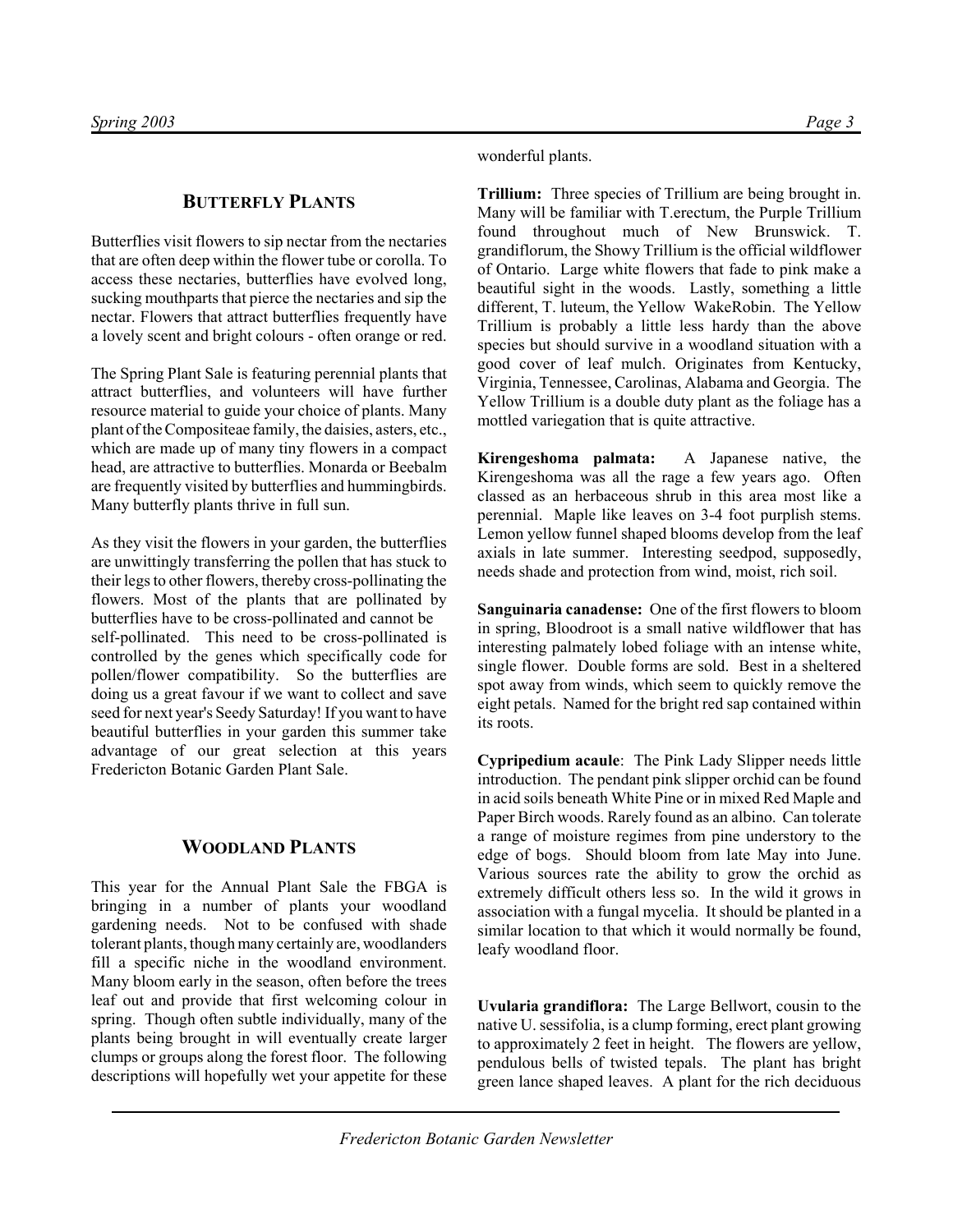woods.

**Arisaema tryphylla 'Rosea':** Jack in the Pulpit is a spring woodland wildflower between 1- 2' tall. The "flower" is actually a spadix (Jack) which holds an erect spike containing numerous, tiny, green to purple flowers and the sheath-like spathe (pulpit) which encases the lower part of the spadix and then forms a hood over the top of the spadix. The outside of the spathe is normally green or purple and the inside is usually striped purple and greenish white, though considerable color variations exist. This variety is pinkish where it would normally have been white. A pair of large green, compound, long-petioled leaves provide umbrella-like shade to the flower. Jack in the Pulpit grows best in fertile, medium wet to wet soil in part shade to full shade. Provide plenty of organic matter to the soil.

**Epimedium per. Frohnleiten:** The Barrenwort is one of the newer fad plants and is being hybridized by a number of specialty growers for the foliage and flowers. This hybrid (E. perralderianum x E. pinnatum ssp. colchicum) is a small plant, 10-12" with large yellow flowers, sometimes with a red centre. The foliage is a mottled red in the spring. Supposed to be able to handle dry soil areas beneath trees though can handle wet conditions as well. Provide good drainage though.

**Erythronium albidum:** White Dog Tooth Violet, Trout Lily. Small (6-12") white flowered plant for full to partial shade. It grows from tiny corms which purportedly resemble dogteeth and its flowers supposedly resemble violets, hence the common name. The variegated foliage provides the other common name of Trout Lily. The foliage consists of two basal leaves in flowering specimens though non-flowering plants will only have a single leaf. Often seen in mixed hardwood stands growing through the leaf litter in early spring. Do not plant too deep, 3-4 inches and mulch with leaves. Will slowly spread.

**Podophyllum emodi Nodi:** The Mayapple is a rhizomatous wildflower that grows in both moist and dry woodland areas. Does best in rich, humusy soil and will self-seed under ideal conditions, though goes dormant in late summer. Each plant consists of a single stem, 12-18" tall with one or two palmately lobed pale green leaves, each up to 12" across. Like the Trout Lily, plants with only one leave will not flower. Flowers are attractive, single white and nodding though hidden beneath the leaves. The fruit is an edible green fruit, which turn golden yellow when ripe, and is used in jams and preserves. Leaves and roots are poisonous.

**Lilium henryi:** Henry Lily, named for whom I do not know. What I do know is that this 3-4 foot orange lily is a denizen of the woodland environment. Probably does best at the edge of woods or forest meadows with partial shade. The lower part of the plant probably benefits from the support of small plants or grass to keep the stems upright.

**Anemone tomentosa 'Robustissima':** A hardy variety of Japanese Anemone. Very howy rose-pink flowers that look best when grown in partial shade and moist soil. Growing 3-4' tall and forming a large clump over time. Blooms late summer to early fall.

**Peltiphyllum peltatum:** Also known as Darmera peltatum, the Umbrella Leaf is a, thick-rhizomed perennial forming large clumps in moist to wet areas. Often used as a pond side accent due to the large rounded leaf and ultimate clump size. Can grow in full sun, if adequate moisture present, to full shade. The leaf can be up to 18" across. Flowers can be white or pink and are an open corymb. The Umbrella Leaf can grow to between 3 and 6' in height and spread in optimum conditions.

**Rodgersia podophylum Braunlaub:** Bronze Leaved Rodgersia is similar in requirements to the Umbrella Leaf. Provide humus rich, moisture retentive soil for best growth and appearance. These plants have large, jagged leaves that are bronze-green in the spring changing to green in the summer and then dark copper in the fall. Creamy white flowers appear in late spring. Growing 3-4' in height the plant will form a clump up to 3' across. Protect from winter winds.

**Adiantum pedatum 'Aleuticum'**: Everyone is familiar with the delicate airy foliage of the Maidenhair fern. Though an uncommon native, this variety exhibits a blue green foliage colour rather than the more typical bright green. A 1.5-2' deciduous clump forming perennial, this fern does best in moderately wet, well-drained soil with plenty of humus in full to partial shade. Will form colonies over time. A beautiful plant in all phases of growth.

**Polystichum braunii:** Holly Fern. An uncommon native, the Holly fern is a beautiful semi-evergreen fern for the moist mixed woods. Grows to approximately 16" in height.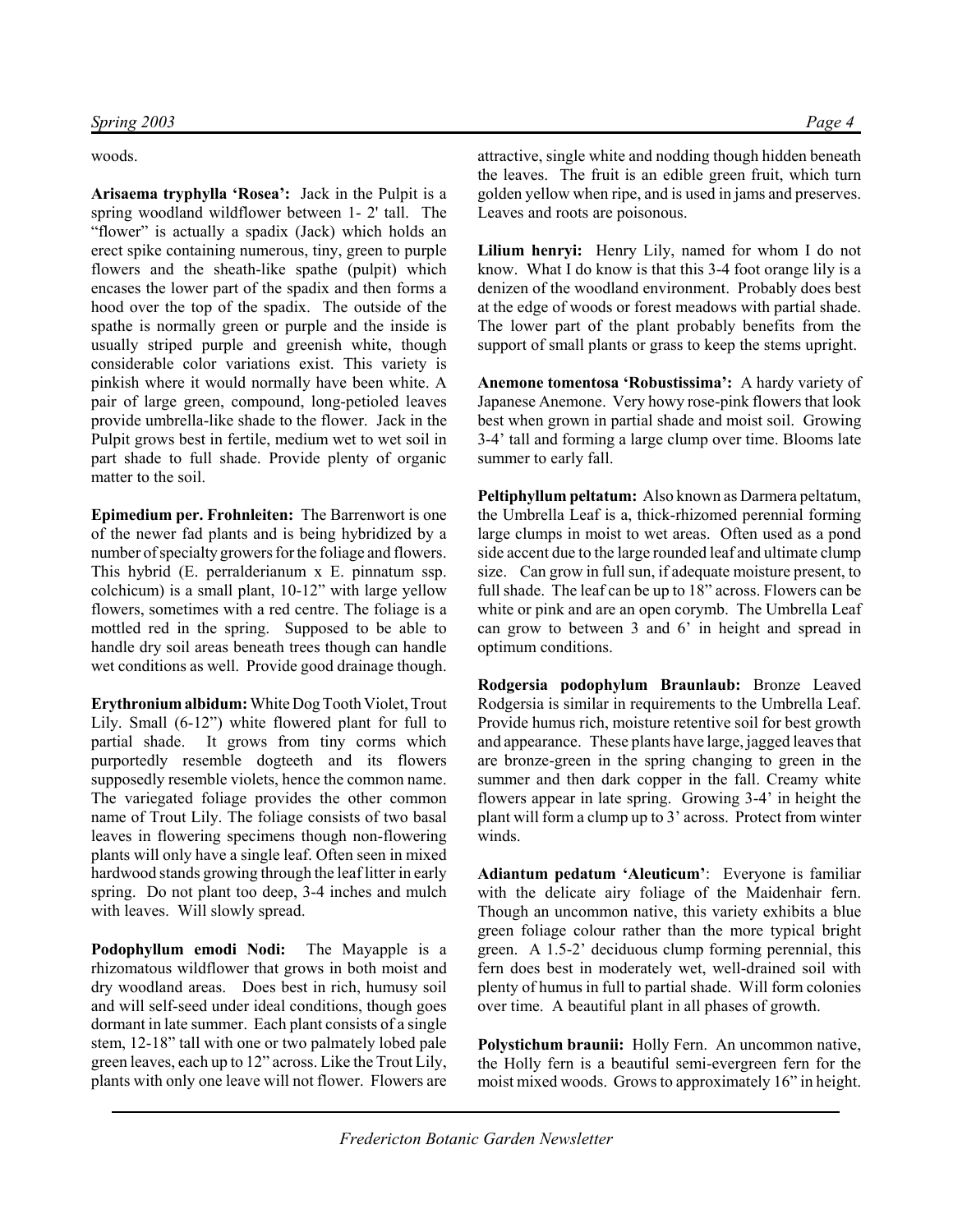Does well on rocky slopes. Has leathery like foliage that resembles the evergreen holly and scaly stems.

# **TALKS FROM THE GARDEN**

The well attended Talk in the Garden on March 27th was on the subject of "Lawn Care with Minimum Pesticide Use." Jack Wetmore, a professional agrologist and owner of Wetmore's Landscaping, Sod & Nursery, gave a very thought provoking talk on lawn care, illustrated with slides. His advice was practical and literally down to earth, as he repeatedly emphasized the importance of having good soil in order to have a healthy lawn. He gave helpful suggestions as to how soil can be improved by adding compost, etc. in order to have a better lawn.

After a brief intermission, Mr. Wetmore shared his slides of his trip to Floriades in Holland in the summer of 2002. This very diverse display of gardens over several acres was most interesting. Floriades provided an opportunity to gain new ideas in creating gardens, whether it was perennial borders, water gardens, hedges or wattle screens. All were pleased to view this gardening wonder.

 The next Talk in the Garden will be about woodland gardens by Brian Parker on May 15 at 7:30 pm at the Resource Centre on Cameron Court.

Woodland plants are going to be one of the featured plants in the Botanic Garden Plant Sale on May 25th.

Submitted by Joyce Astle

Looking for a gardening project? The Forest Hill Cemetery has several perennial gardens that are in need of some TLC. The management of the cemetery is looking for someone to adopt one or more of these gardens as a volunteer project for the summer. They would be able to subsidize some out-of-pocket expenses and provide some labour and materials to an interested party. The cemetery management is also interested in developing a wildflower area on the slope between the cemetery and the Forest Hill Road. If you think that there might be something here of interest to you please call George Bidkake at 454-5649.

# **Corn Hill Nursery Seminar Series**

First and Third Saturday of each month Call to reserve a spot \$10.00 plus tax

| <b>April 19 Fruit Trees/Grafting</b> |                                                 |
|--------------------------------------|-------------------------------------------------|
| May 3                                | <b>Understanding Soil</b>                       |
|                                      | May 17 Shade Plants                             |
| June 7                               | Art & Science of                                |
|                                      | Propagation                                     |
|                                      | June 21 Landscape Design                        |
| July 5                               | <b>Hardy Roses</b>                              |
| July 19                              | <b>Conifers-Dwarves to</b>                      |
|                                      | Giants                                          |
| Aug 2                                | <b>Our Native Plants</b>                        |
| Aug $16$                             | <b>Daylilies</b>                                |
| Sept 9                               | Kiwi                                            |
|                                      | Sept 20 Ornamental Grasses                      |
|                                      | Details can be found at www.cornhillnursery.com |
|                                      | Call us at 506-756-3636 or fax 506-756-1087     |

The Fredericton Botanic Garden Newsletter is published four times a year by the Fredericton Botanic Garden Association,

Inc. The FBGA is a registered charitable organization for tax purposes. The objectives of the FBGA are to guide the establishment of the Fredericton Botanic Garden and to foster an awareness and appreciation of plants.

To obtain information on membership and to become involved in FBGA activities please contact us at 452-9269, at PO Box 57, Stn. A, Fredericton, NB E3B  $4Y2$  or fbga@nb.aibn.com

**Fredericton Botanic Garden Association Board of Directors -------- 2003 -------- President** - Wendy Bourque **Vice-President** - Jane Seabrook **Secretary** - Richard Tarn **Treasurer** - Nancy Beltrandi **Directors** Louis-Philippe Albert, Lucy Dyer, Carla Gunn, Nadia Khoury, Andrew Lawson, George Strunz, Bryan Walker, Don Young